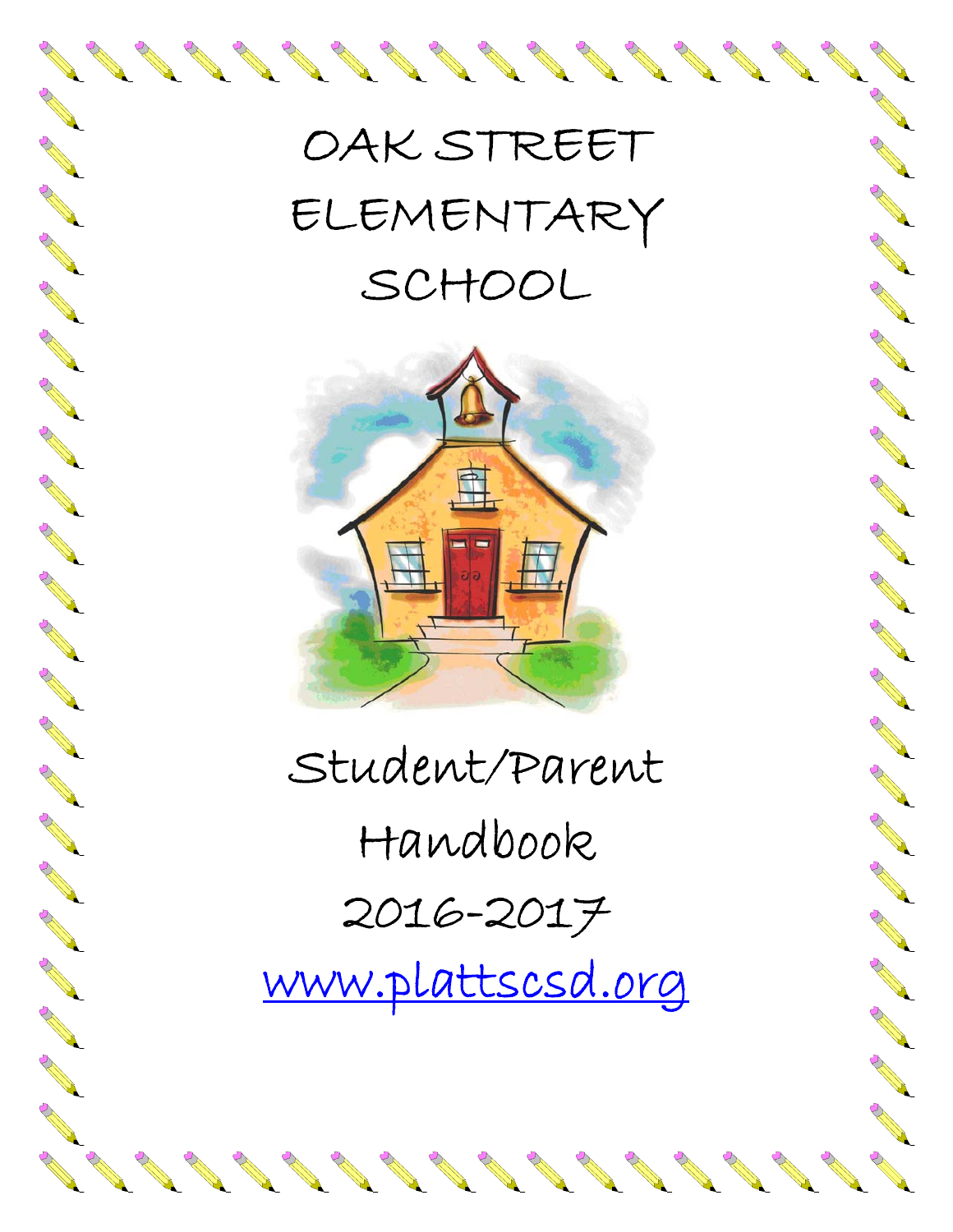# **BAILEY-OAK MISSION STATEMENT**

**"We at Bailey Avenue – Oak Street School are an active school family working and growing together in an open nurturing environment. Our aim is to instill in each child a desire to achieve high standards of excellence in academic, social, emotional and physical skills. These goals will enable students to function as contributing members of society."**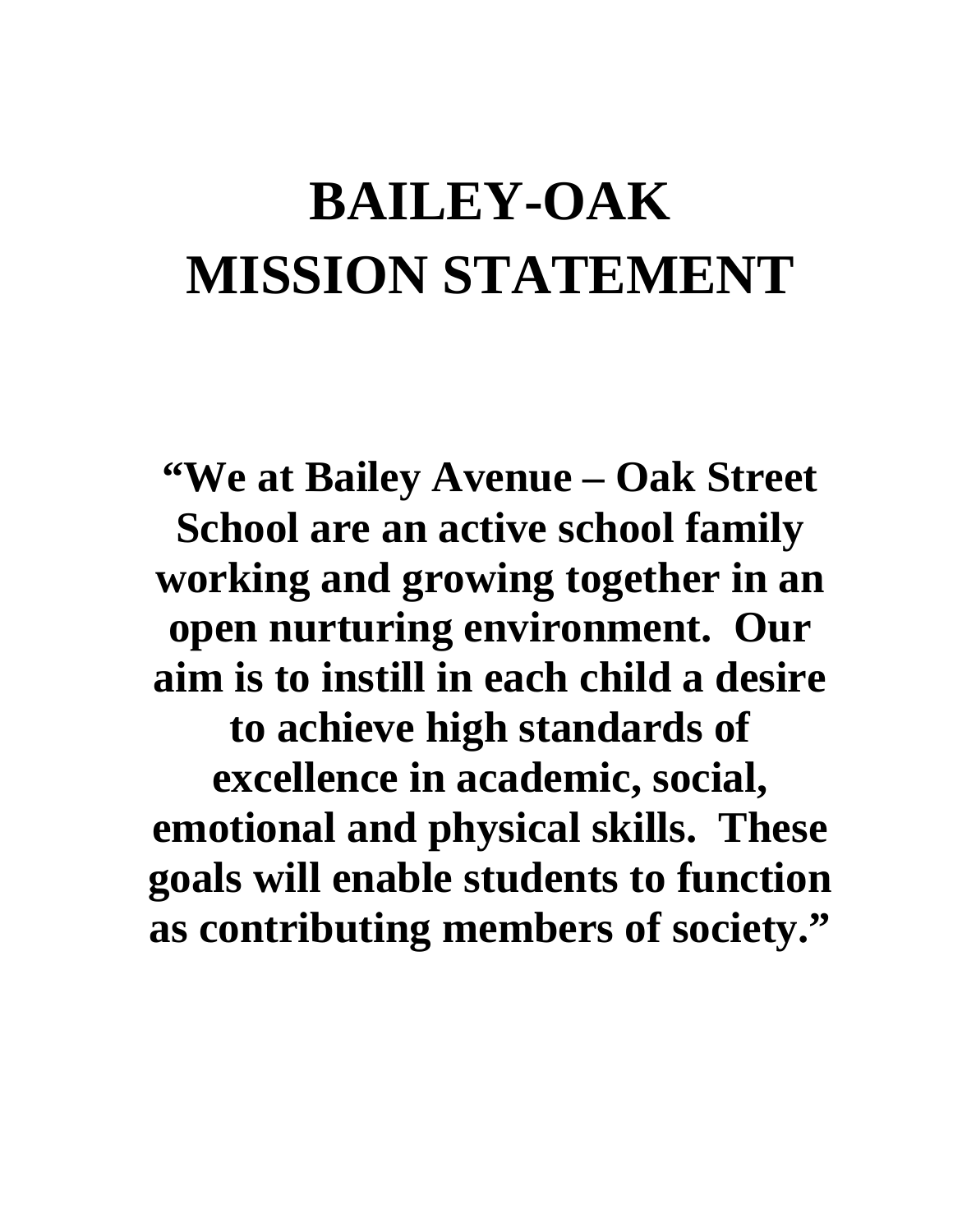2016-17

DEAR PARENTS,

THE FACULTY AND STAFF WELCOMES YOUR CHILD TO THE BAILEY AVENUE/OAK STREET SCHOOL. WE VIEW BAILEY/ OAK AS ONE Pre K-5 SCHOOL. WE ARE FORTUNATE THAT WE HAVE A VERY SPECIAL PRIMARY COMPONENT (Pre K-2) AT BAILEY AVENUE AND AN EXCELLENT INTERMEDIATE COMPONENT (3-5) AT OAK STREET.

WE ARE EXTREMELY PROUD OF OUR SCHOOL. PARENT-SCHOOL COMMUNICATION IS A VERY IMPORTANT PART OF OUR PROGRAM. SHOULD YOU HAVE ANY QUESTIONS, CONCERNS, NEEDS, ETC. PLEASE CONTACT US. WE WILL DO OUR VERY BEST TO KEEP YOU INFORMED OF THE ACTIVITIES AND INFORMATION YOU WILL NEED THIS YEAR. WE HOPE THAT YOU WILL FEEL FREE TO VISIT OR CALL US.

THIS HANDBOOK IS DESIGNED TO ASSIST YOU IN BETTER UNDERSTANDING PROCEDURES AND POLICIES AT OUR SCHOOL.

SINCERELY,



CLAUDINE CLARK BAILEY AVE. PRINCIPAL



 JAYSON BARNHART OAK STREET PRINCIPAL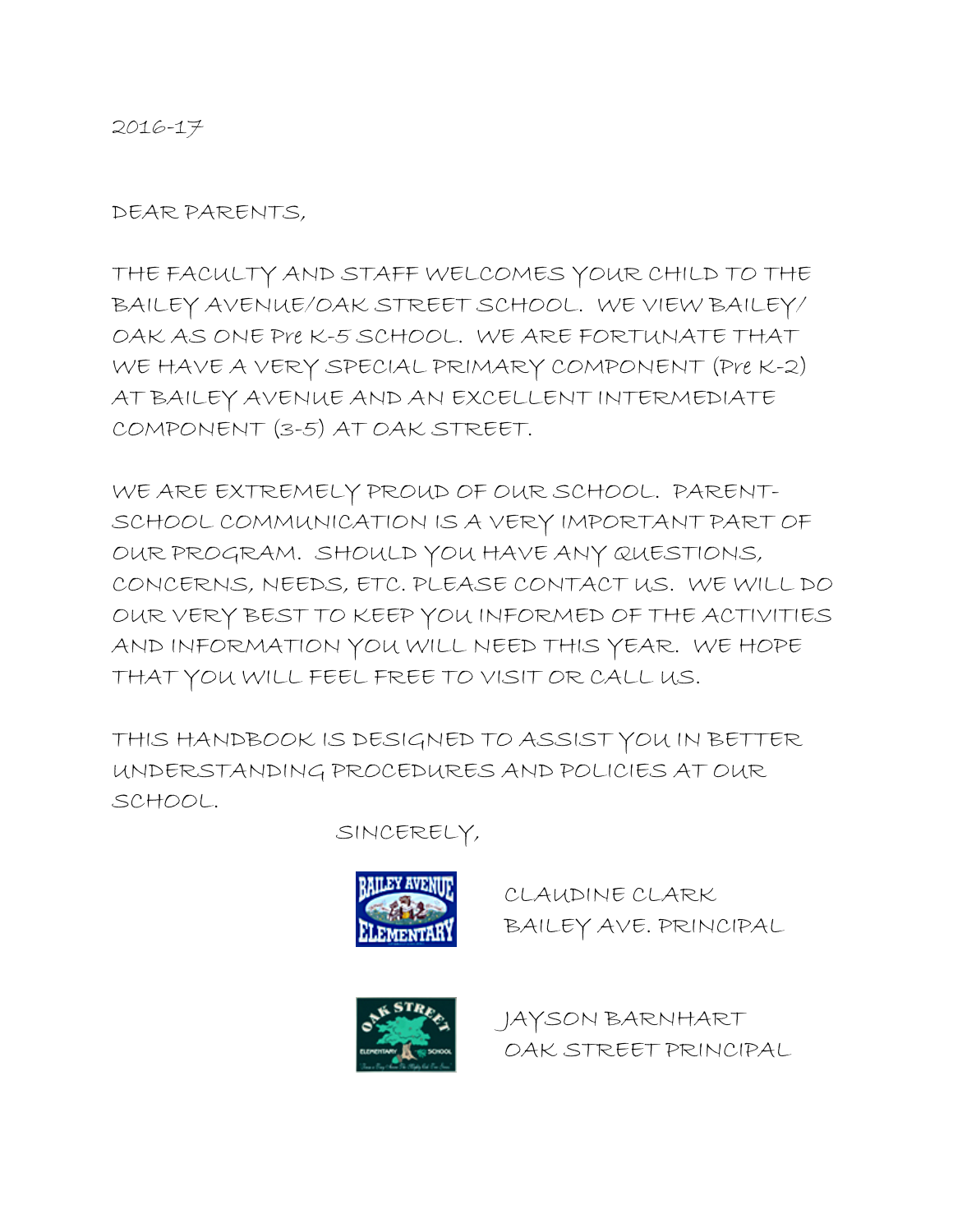## *SCHOOL HOURS*

Health Office 561-4760

*Oak School Day* 8:15 AM - 2:25 PM

 $P_{\text{t}}$   $\sim$   $P_{\text{t}}$   $\sim$   $P_{\text{t}}$ Students who arrive at school LATE need to Check-In at the Office in order to be admitted to class!!

### **CAFETERIA PROGRAM – COMMUNITY ELIGIBILITY PROGRAM – CEP**

The Plattsburgh City School District will be participating in the Community Eligibility Program (CEP), which will allow all PK-12 students in our District to receive free breakfast and lunch at school each day. This program has no income qualifications, but each family should complete the form that is necessary for the District to use for reporting purposes, and which could help to ensure that the program is successful to continue in future years.

**The CEP will provide a standard meal – breakfast and lunch – for each student. Either the daily menu offering or the alternate meal is covered**. The CEP does not cover an addition meal or "a la carte" items such as additional milk, bottled water, chips, etc. Students may still purchase these items. **Students will not be able to charge items.** 

**A payment plan for your child can be set up by contacting, Charlene O'Connor, Food Service Director at 561-7500 X 5093**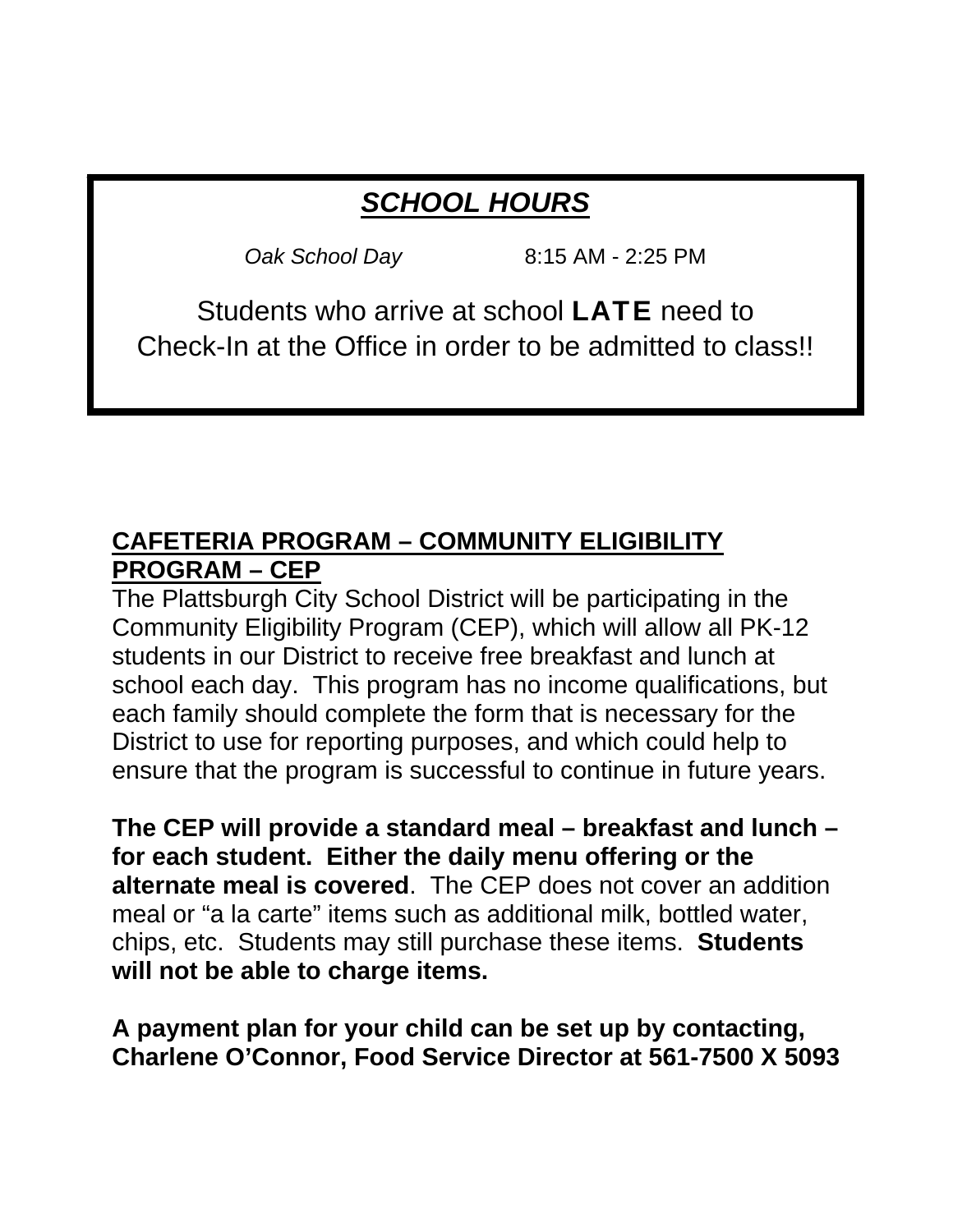#### **ATTENDANCE PROCEDURES**

We at Bailey-Oak believe that consistent attendance at school is imperative to attain a thorough and complete education. It is important that students be in school on time each day in order to be presented with academic material that will help them grow as a student. We also recognize that there are circumstances in a child's life that may require them to miss school occasionally. These tardies or absences are understandable and accepted as long as the occurrence doesn't become frequent.

 **Oak Street starts school at 8:15 AM**. Students who arrive in their classroom after these times are reported to the main office as tardy for school. Absences are identified by a student being out of school for an entire day. Both of these attendance measures are forwarded to a database where we keep track of attendance for each child. When a student is absent from school, the main office will call the child's home to make sure that the parent is aware of the child's absence in order to ensure the child's safety.

The expectation at Bailey-Oak is that parents will forward, in writing, a note that includes the date(s), student's name and explanation of absence. We keep these notes on file in the nurse's office. Each week an attendance check is done on all of our children. Below you will find the schedule for school correspondence when attendance issues become concerning for a child's progress:

| <b>Tardy</b>                        | <b>Absence</b>                       |
|-------------------------------------|--------------------------------------|
| 10 Tardies $-$ Letter #1            | 10 Absences $-$ Letter #1            |
| 15 Tardies - Letter #2-Parent Conf. | 15 Absences – Letter #2-Parent Conf. |
| 20 Tardies – Letter #3-Parent Conf. | 20 Absences – Letter #3-Parent Conf. |

**In both instances, if a parent fails to meet or talk with the school and/or if continued attendance issues persist an outside agency referral will be made.** 

**It is a school-wide goal at to improve student attendance. In order for parents to assist us with this school-wide goal, we ask that parents make every effort to schedule family vacations during our school breaks. In addition, we ask that parents schedule students' doctor's appointments after school as much as possible. When students are signed out of school early, they miss valuable instructional time and could begin to fall behind academically when leaving early becomes excessive**.

**NOTE: Medical documentation from a doctor supersedes this protocol.** 

#### **REPORTING ABSENCES**

If your child is going to be absent from school, please call the school by 9:00 A.M. on the immediate day and report the reason for his/her absence. Oak Office – 563-4950 or Oak Health Office – 561-4760. **Please remember that regular and punctual attendance is essential for the optimum growth and development of students.**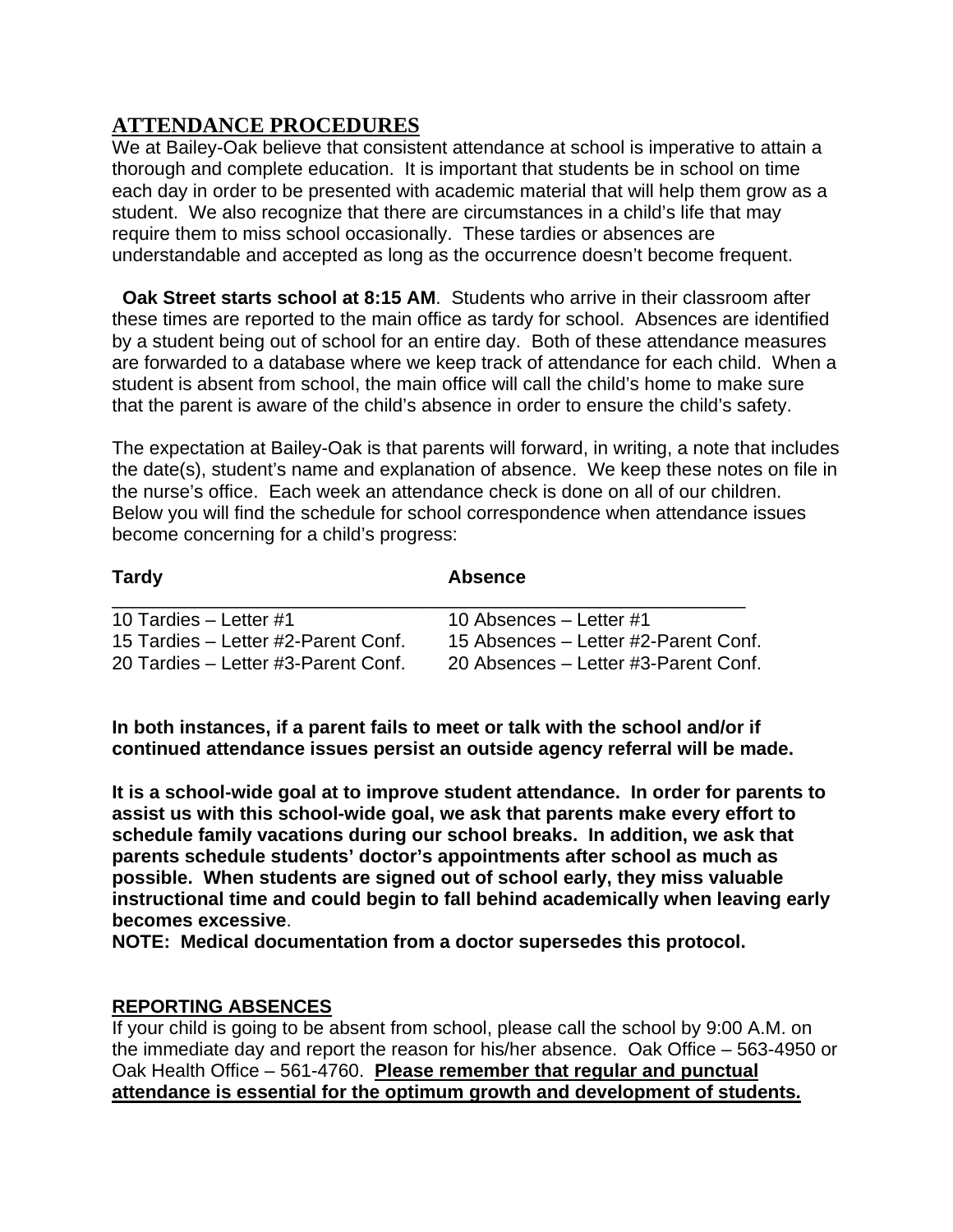#### **INCLEMENT WEATHER**

If and when we have weather conditions during the winter which warrants the closing of school WIRY, WKDR, WEAV & WDOT Radio Stations will make spot announcements informing you of such action.

#### **BOOKS**

All textbooks are provided by the school system. In some instances, there will be a need to buy other supplies or materials. A separate letter concerning this will be sent home to you. Children will be responsible for the books that are assigned to them. In the event that a book is lost or destroyed, a fee will be charged for the replacement.

#### **PARENT~VISITOR SIGN-IN~OUT PROCEDURES**

We'd like to establish clear communication with regard to our parent and visitor sign in/out procedures at Oak Street. For the safety and security of guests and students, visitors are required to present themselves at the office upon arrival. In the office, visitors will sign in and receive a visitor badge. Upon departure, visitors are asked to return to the office to sign out. Parents are not only welcome, but are encouraged to visit and become involved in their child's school, but must also sign in. We must follow school safety guidelines established by New York State. According to the New York State School Safety guide checklist issued in September 2007, schools must establish "a visitor policy, requiring a sign-in procedure for all visitors, including visible identification." In addition, schools must "promote a safe and orderly school community," by "establishing and maintaining a daily structure and routine for students."

#### **PARENT SIGN IN / VISITING CLASSROOMS**

In order to be certain that all of our children are safe, we need to be sure that parents and students are aware of the sign-in and sign-out procedures. Any parent visiting the school for any reason must:

- 1 Check In with the Secretary/Door Monitor
- 2 SIGN IN!! (if you are visiting the building)
- 3 Get a Visitor's Pass
- 4 DO NOT ENTER THE HALLWAY or go directly to your child's classroom without permission from the STAFF in the main office (between 8:25a-2:25p)

We ask that parents do this every time that they visit the school. We cannot ensure safety of the children unless this procedure is followed every time. We ask that parents sign in automatically if you are leaving the office. If you are asking yourself- "I wonder if I have to sign?" - the answer is **YES**. It is important that this procedure is followed.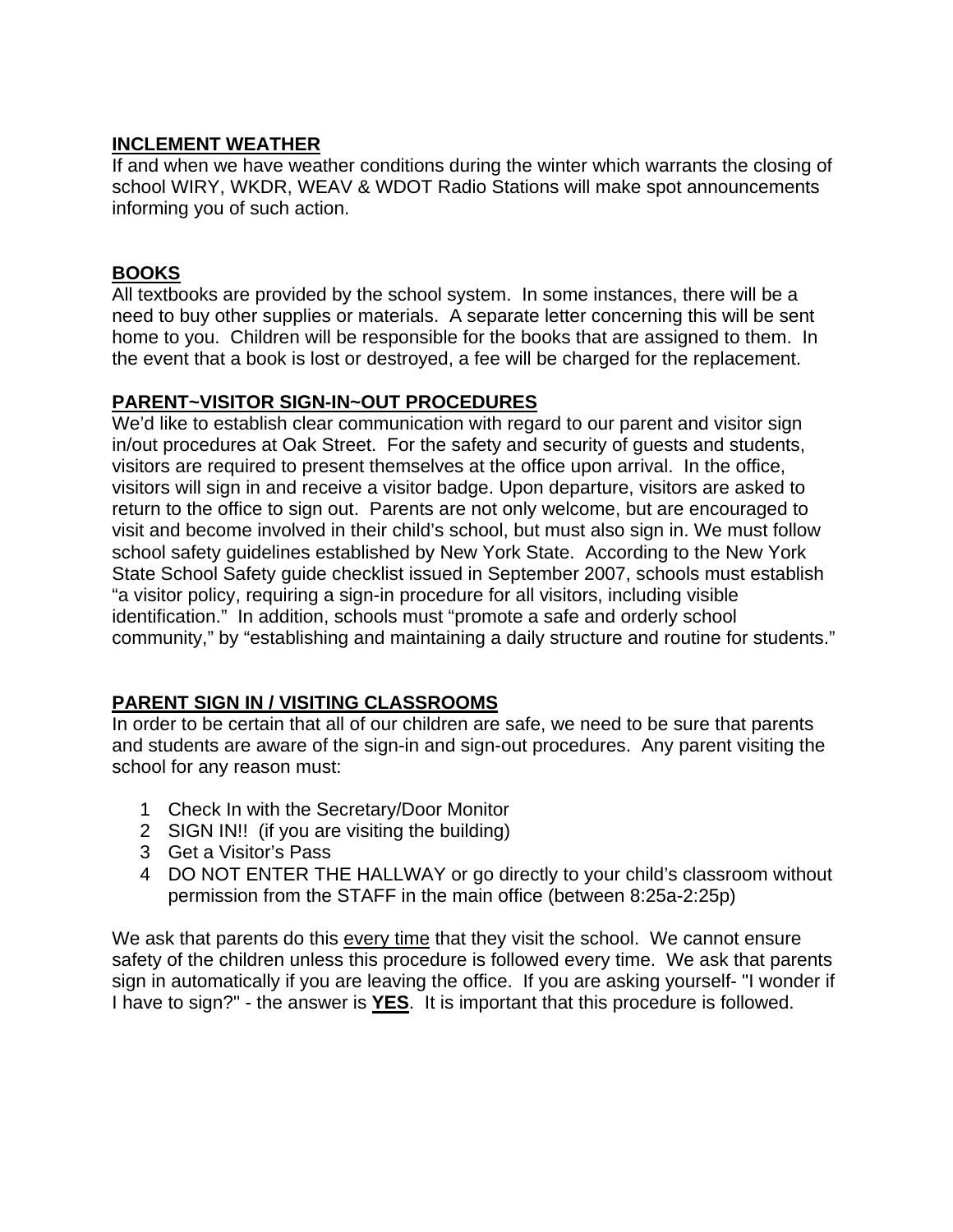**EXCEPTION:** OCCASIONALLY ~ when we have large events such as Assemblies, Concerts, etc. we will allow parents to "skip" the sign in/out process to easy traffic at the door. This would be the ONLY exception to this very important safety rule.

Once students enter the building at 8:25 AM, it is very important that teachers begin morning routines and instruction with a minimum of disruption. Allowing your children to enter the building on their own , will help to foster independence. If a parent must enter the building before or after 8:25 AM to assist children with carrying snack, we ask that you please remember to sign-in in the office and get a visitor's tag before entering the halls. If you wish to speak to your child's teacher, we encourage you to send in a note, call or email. Of course, if your child has special accommodations that need to be made, we urge you to contact the principal as soon as possible to develop a plan for the morning transitions.

#### **STUDENTS ARRIVING LATE**

If your child comes into school after the normal arrival time (after 8:25 AM), for whatever reason, we ask that you sign them in at the office and say good bye at that point. This process usually allows for a smoother and quicker transition to the classroom. Thank you for your assistance in helping your children be more independent and for minimizing interruptions in the classrooms.

#### **SIGN OUT PROCEDURE**

In addition, if a student has to leave school for any reason before the end of the day, we need a note from the parent. The parent must also sign the sign-out book in the main office before a student may leave the building.

#### **SUPERVISION**

Your school is responsible for the safety and welfare of the children from the time they come to school in the morning until they return home in the afternoon. Because of this, a number of rules have been made to insure the safety of the children. In addition to fire drills and bus drills other rules of interest to parent's include:

- 1. Children are not allowed to leave the school during the day without the express written permission of the parent or guardian, and only with a responsible adult known to the child.
- 2. Bicycle privileges are granted as long as the child maintains a responsible attitude for the safety of other children.
- 3. Children are allowed to ride their bicycles ONLY to and from school. All parents are urged to provide a lock for the child to safeguard his/her bicycle. The child is requested to push his/her bicycle on and off the school property.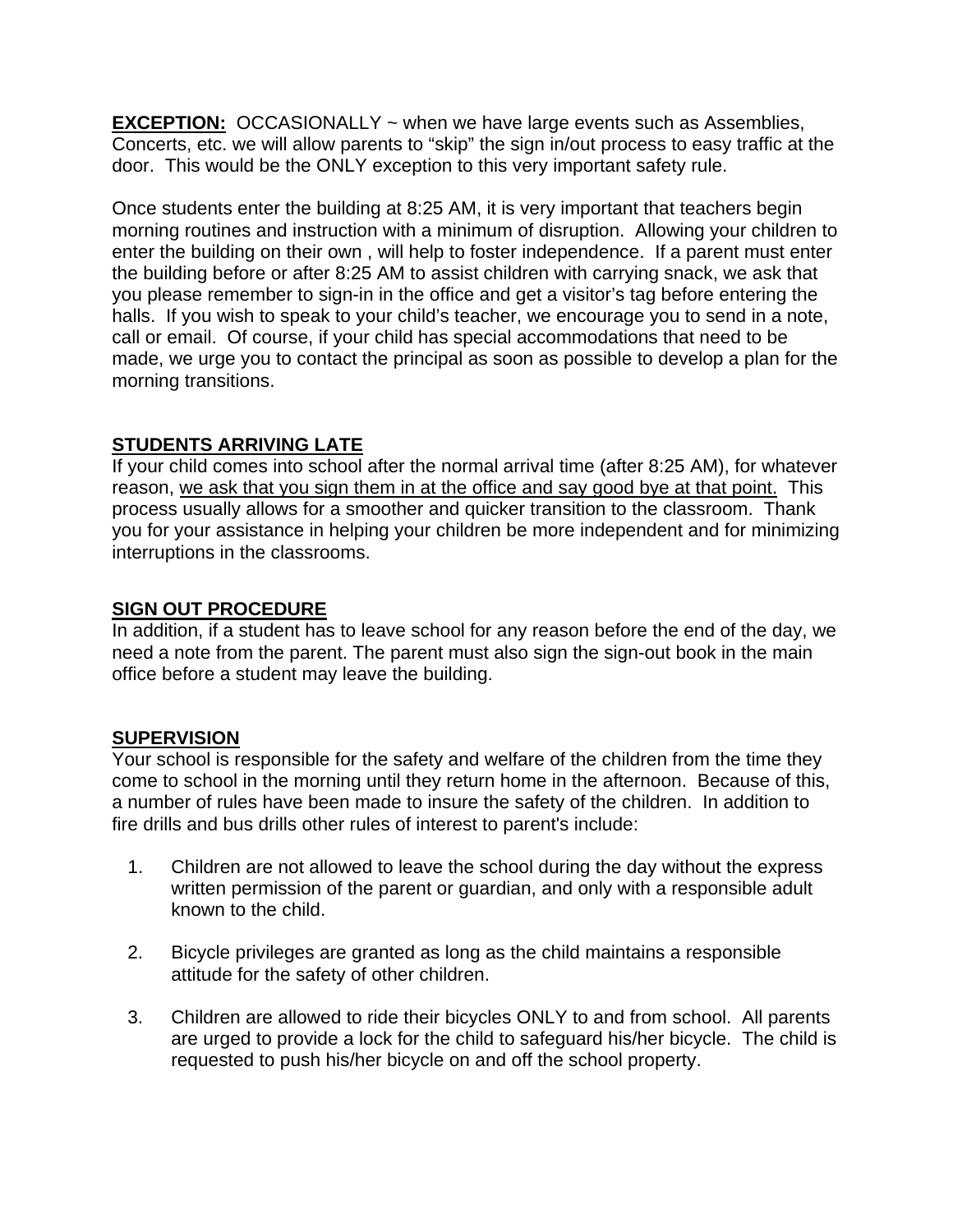4. Supervision is not provided before or after school. In order to ensure their safety students must **not** arrive prior to **8:00 AM at Oak Street.** Unless participating in intramurals students must go directly home. If your child is driven to and from school, it is most important that the rides be on time in order to ensure safety for the student.

#### **EARLY RELEASE OF STUDENTS**

#### *Teachers are NOT authorized to release students to parents who come to the classroom*.

All students taken from the building during the regular school day must be signed out at the school office. **We highly encourage parents to schedule students' doctor's appointments AFTER school or during vacations as much as possible. When students leave school early, they miss out on valuable instructional time and can fall behind academically.**

#### **HEALTH SERVICES**

The School District is concerned with the health and well-being of each of the pupils. It has been shown that the child profits greater from instruction only when he/she feels well and is in a satisfactory emotional state.

A health office is maintained in each school with a school nurse in charge. She checks students who are ill in school and keeps health records on individual students. In addition, she tests eyes and ears, advises corrections when needed, and helps the school physician with physical examinations.

Parents are notified of all findings, emergency first-aid treatment is given, but by law, the school nurse is NOT allowed to diagnose, prescribe or treat. Each child in the building, after being absent because of sickness, should bring his/her excuse to school. In case of illness during the school hours, parents will be called to pick up their child. The Health Office phone number is: 561-4760 at Oak. Mrs. Valerie Butler is the school nurse.

Occasionally it may be necessary for your child to take medication during school hours. In order for the school nurse to administer medication to the students, they must have:

- 1. Written order from a physician directing the nurse to give medication.
- 2. Written parental permission.
- 3. Medication in original container.

The medicine should be labeled with the name of the child and his/her grade, and **MUST** be taken to the Health Office **BY AN ADULT**!!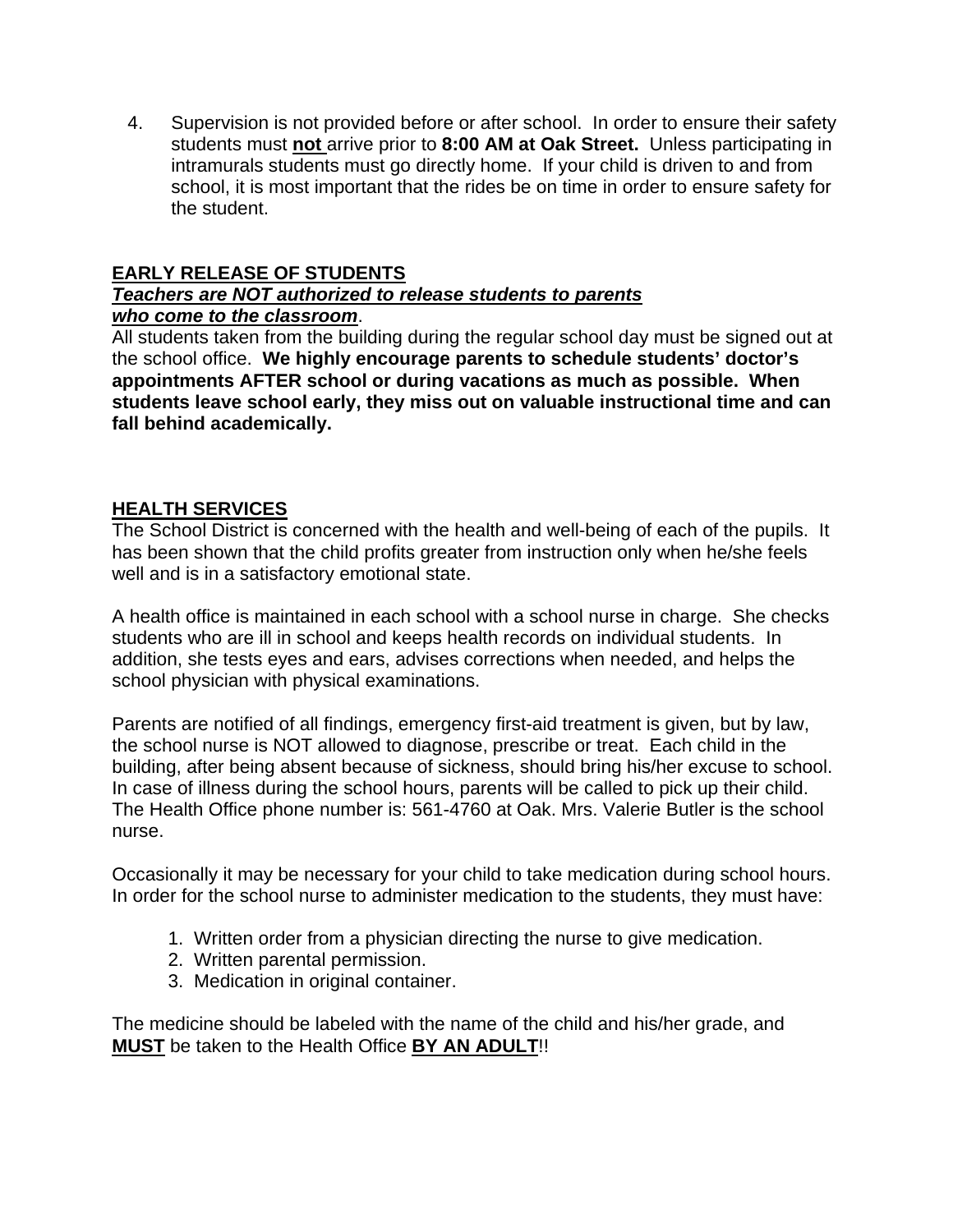We are sorry if this might cause any inconvenience, but we must follow state mandated laws. As always, please feel free to contact us with any questions you might have.

If the above procedure is followed, the school nurse will be glad to administer the prescribed medicine. All the other unprescribed medication, however such as aspirin, vitamins and cough syrups cannot be administered under any circumstances.

If you have any questions, please feel free to call the school nurse.

#### **STUDENT ACCIDENT INSURANCE**

The Plattsburgh City School District provides for a SUPPLEMENTAL accident insurance policy for all students. Primary responsibility for all medical costs rests with the parent/guardian. Benefits are only payable after all other forms of medical insurance have been used. District Insurance is in excess of your own health/accident insurance or your employers. If you have no health insurance, you continue to be fully responsible for paying the medical bills of your dependent(s). The District's actual dollar amount of medical cost payout to you is limited, and will, likely not cover medical costs. This a limited, partial coverage plan. The parent remains responsible for paying all medical bills. The insurance coverage all students (PreK-12) injured while participating in a school sponsored activity. Horseplay and self-inflicted injuries are specifically excluded from coverage as well as any injuries incurred on route to and from school. The specific benefits that are payable are determined by the maximum amounts listed in the insurance policy for each type of injury and medical service.

#### **INSURANCE CLAIM PROCEDURES**

Immediately after any accident have your child report the details of the accident to the Health Office. The District must file an accident report within 30 days in order to be eligible for reimbursement. If there is an injury that has or may require medical treatment, you should fill out a claim form provided by the school nurse. Follow the directions on the claim form. If you have any questions or need additional information, please contact your school nurse or school office.

#### **PHYSICAL PROBLEMS**

If your child has any physical problems or issues that are not readily apparent, please acquaint your child's condition and limitations to the school nurse at the Health Office and to his/her teacher. Examples of this type would include rheumatic heart, weak kidneys, below average hearing, etc.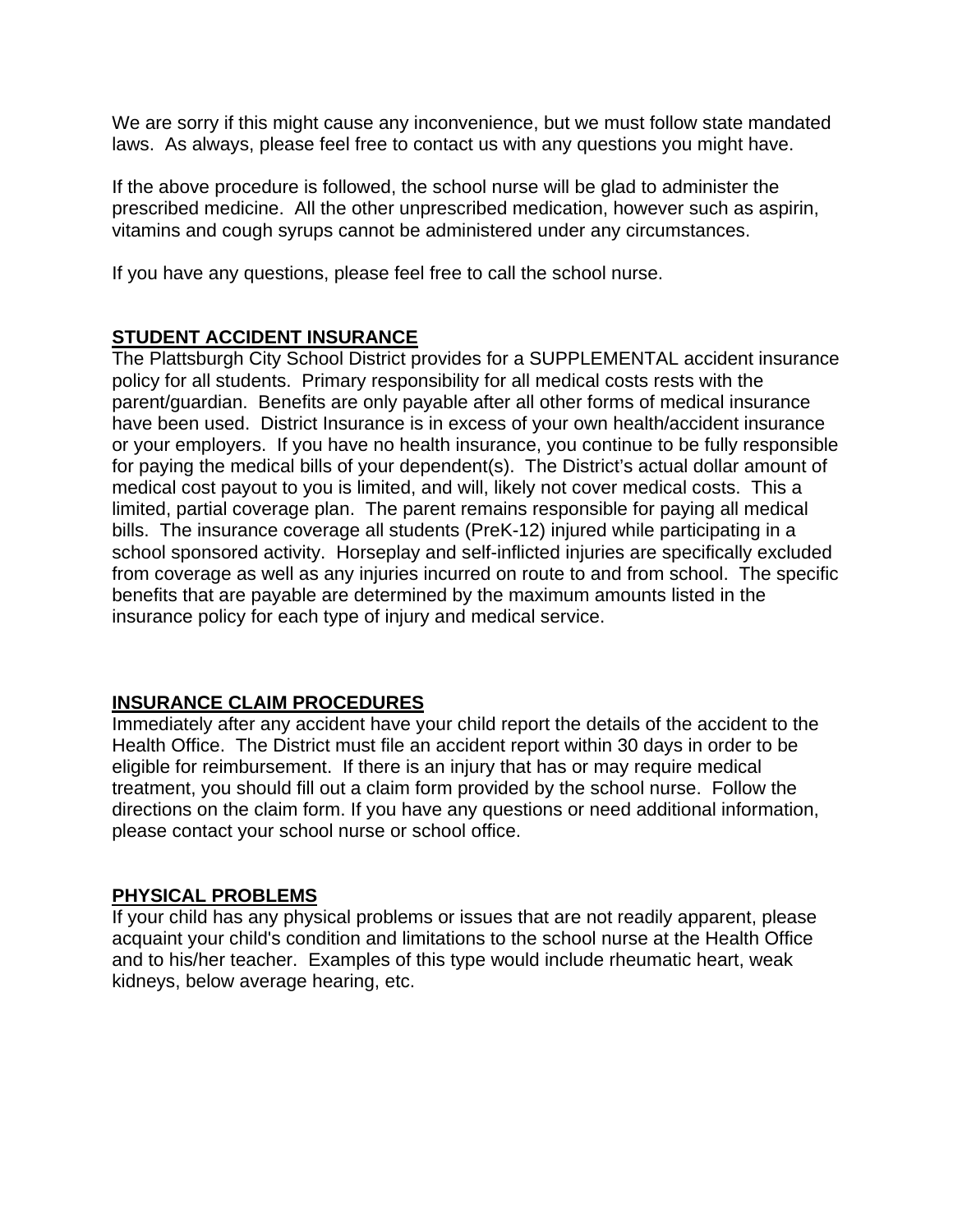#### **BOOTS, MITTENS, HATS AND COATS**

**ALL** classes are encouraged to go outdoors at some time during the school day, weather permitting. This includes daily recess which is generally outside! Each child should be dressed warmly enough for outdoors during the colder months. It is suggested that the child's name be written or securely sewn on their sweaters, coats, and boots.

#### **PARENT-TEACHER CONFERENCES**

A conference with your child's teacher is one of the most important ways that you can help your child in his/her progress through school. To insure a successful conference, parents should contact the school office in advance. The teacher will then have time to collect grades, and make notes about his/her school life that will be helpful during the conference. All conferences should be scheduled at the close of the school day.

#### **FIELD TRIPS**

Classrooms may take field trips throughout the school year. Parental permission is REQUIRED for students to attend any/all field trips. If written or verbal permission is not received, your child will remain at school under another staff member's supervision. In addition, field trips in which parents would like to sign his/her child out from the field trip PRIOR to returning to school,

**PARENTS MUST PROVIDE WRITTEN NOTIFICATION 24 HOURS IN ADVANCE** of any trip. There are **NO EXCEPTIONS** to this rule. You will NOT be allowed to take your child from the trip site if we do not have a written notice in the office **24 HOURS BEFORE** your departure.

### **PROGRAMS AT OAK STREET SCHOOL**

#### **CLASSROOMS**

Bailey/Oak is considered to be one Pre K-5 school. The Intermediate Section located at Oak Street School is 3-5. Classrooms are heterogeneously (mixed ability) grouped. Classroom disciplines include focuses on Reading, Writing, Mathematics, Science, Social Studies, Language Arts, etc.

#### **LIBRARY**

There is a full-time Librarian at Bailey/Oak and that designation is TBD. Ms. Coryea is the Library Aide. Each classroom has a thirty-five minute Library Skills instructional class per week. In addition, each classroom has a weekly book exchange.

#### **HEALTH EDUCATION**

The Plattsburgh City School District has developed a comprehensive Health Education Program for Elementary School Students. Mrs. Kim Quinn is the Health Education Teacher/Coordinator.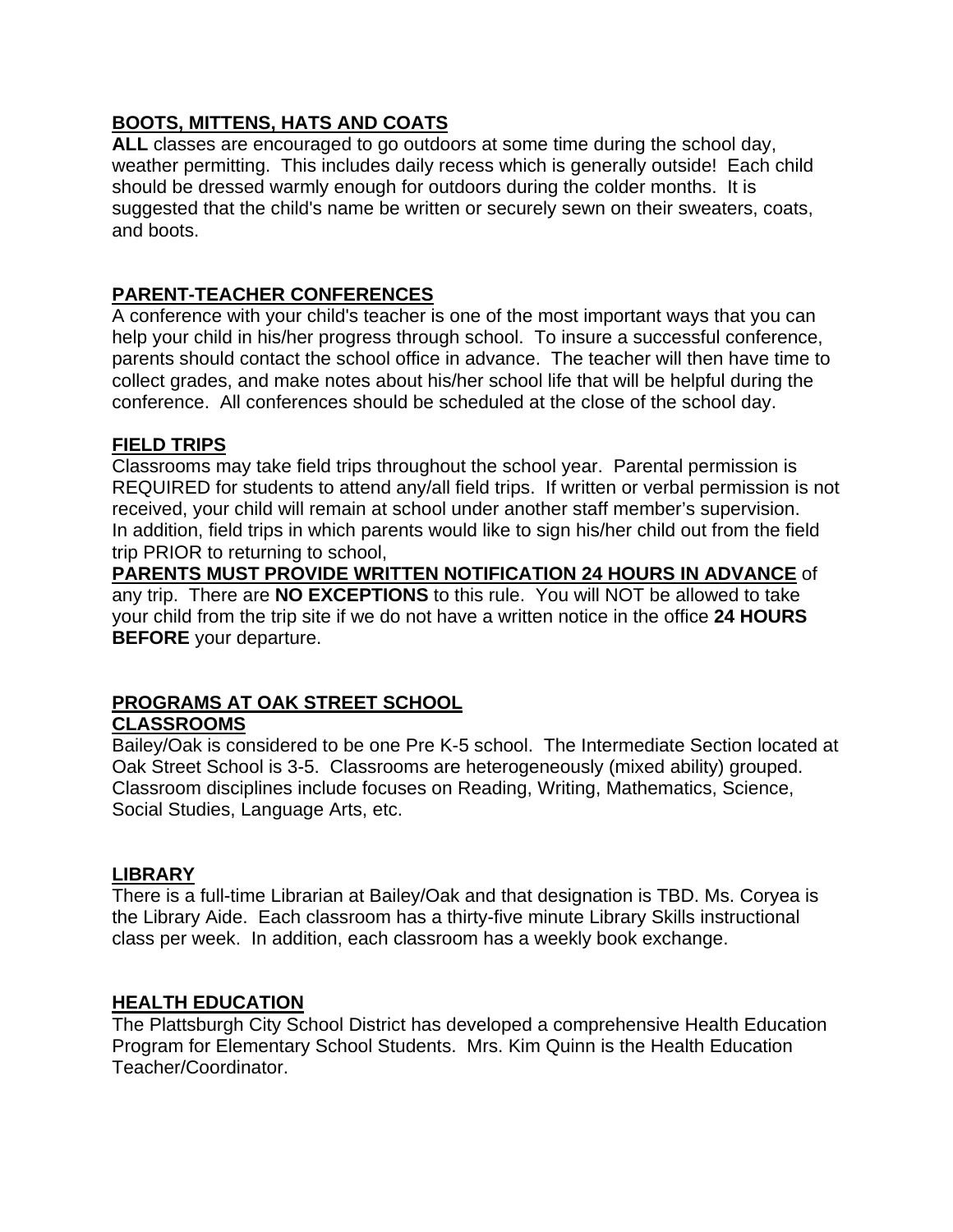#### **MUSIC - VOCAL**

Each classroom has a Vocal Music Class scheduled weekly. The instructor is Mrs. Sandra Verity.

#### **ART**

Each classroom has an Art Class scheduled weekly. The instructor is Ms. Alyssa Manning.

#### **PHYSICAL EDUCATION**

Each classroom is scheduled twice weekly for Physical Education. The Physical Education instructor at Oak Street is Mrs. Annmarie Curle.

#### **PSYCHOLOGICAL SERVICES**

Psychological services are available at Oak. Mr. Garret McLean is the School Psychologist at Oak Street. Arrangements may be made by calling the school office.

#### **CHILD ADVOCATE**

 Mrs. Jane Pike is the Child Advocate at Oak Street. They specialize in counseling, parenting workshops and family services.

#### **READING & MATHEMATICS LABS (AIS-Academic Intervention Services)**

Students qualifying for these programs (below minimum competency on standardized benchmark assessments) receive individualized or small group instruction in Reading and/or Mathematics. AIS Providers at Oak Street are Mrs. Laura DuBray, Ms. Jaime Keable and Mrs. Brandy Ducatte.

#### **SPEECH SERVICES**

Students qualifying for the program will receive services in speech and language at Oak. Mrs. Margaret Felty is the Speech Therapist at Oak.